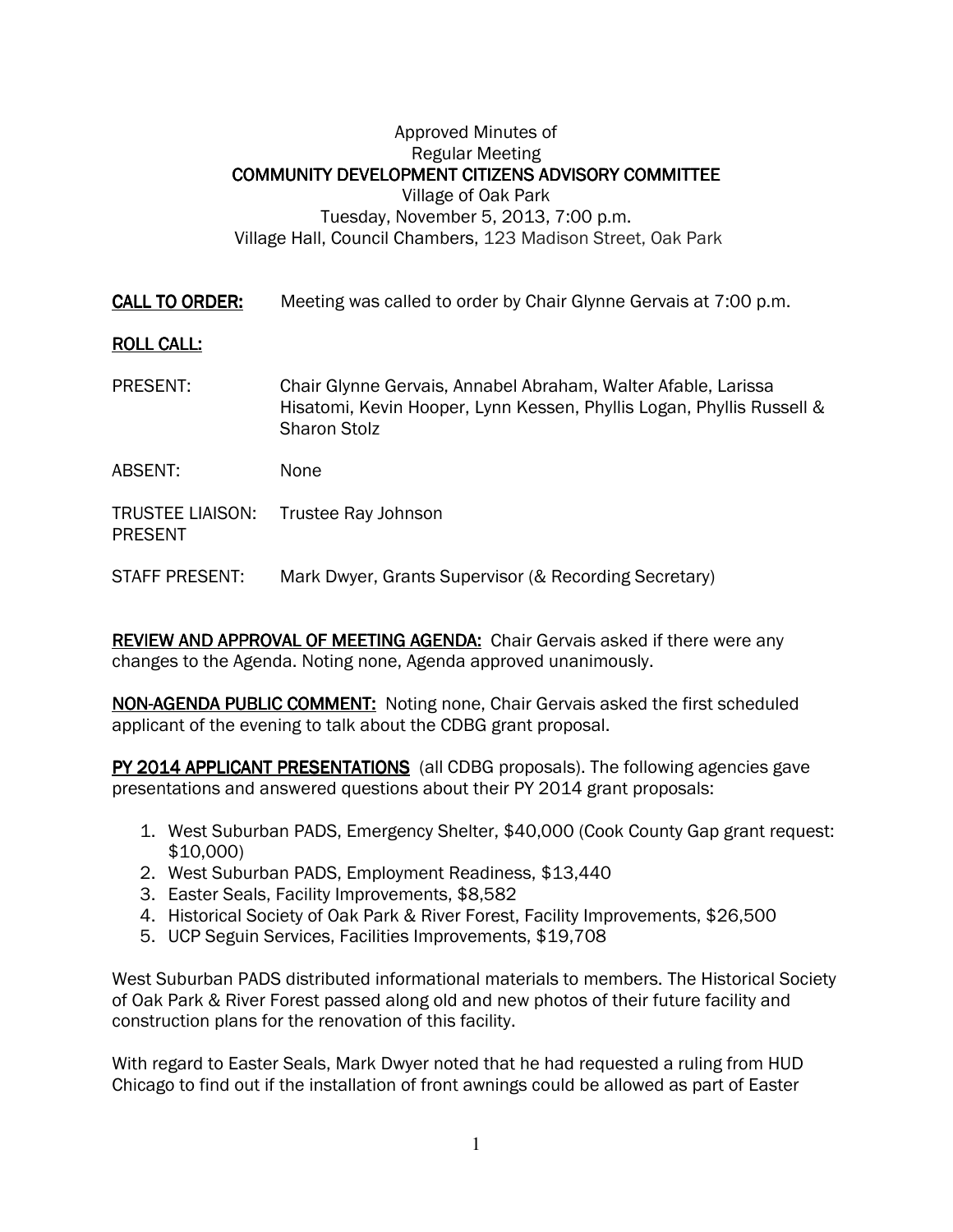Seals' CDBG proposal. He announced that the federal government shutdown delayed this ruling but HUD recently stated that this is not an eligible cost. Thus, Easter Seals' request will be limited to the installation of ADA press wall switches.

With regard to the proposal from the Historical Society of Oak Park & River Forest, Mark Dwyer stated that he had asked HUD whether the Historical Society proposal was eligible and HUD said that it appeared to be eligible, but there were concerns about fees to enter the building. CDBG Facility Improvement funds are intended for buildings that are open to the public unless they serve persons with special needs.

In his reply, the Village's HUD Representative pointed out the following Regulation passage:

"Reasonable fees may be charged for the use of the facilities assisted with CDBG funds, but charges such as excessive membership fees, which will have the effect of precluding low and moderate income persons from using the facilities, are not permitted."

The HUD Rep was then asked whether the Historical Society's policy of having one free day per week was sufficient to guarantee that low and moderate income persons will have access to the facility, and he said that it was not, adding that other measures would need to be taken to ensure that low and moderate income persons have easy access to the Historical Society facility. Historical Society Executive Director Frank Lipo said that the agency would comply with this requirement if funded.

All other details of the presentations and subsequent questions can be heard by contacting Village of Oak Park Housing & CDBG Programs.

APPROVAL OF MINUTES: A motion was made by Ms. Kessen to approve the minutes of October 30, 2013 as drafted, seconded by Ms. Russell. Approval of the minutes as drafted passed by unanimous voice vote.

Updated CDBG Facility Improvement Award Process: Mark Dwyer explained that, due to executive and administrative changes at Village Hall, there is the goal of doing things in innovative ways as opposed to automatically continuing practices from the past. As mentioned to CDCAC members previously, the CDCAC would follow a new path for awarding CDBG Facility Improvement funds due to the huge disparities between estimates and actual costs of construction over the years. There was a need to improve the process and make the awards much more accurate. Moreover, at this time, the Village cannot yet estimate the amount of facility improvement funds that will be available for PY 2014. The actual amount will be known in the Spring of 2014 when HUD informs the Village of its 2014 CDBG award amount.

With the PY 2014 proposals, the Village asked applicants for good-faith construction cost estimates for proposed projects, as opposed to requesting "professional estimates." This released applicants from the past practice of having to obtain an estimate from a construction company that was immediately prohibited from being awarded the job. The